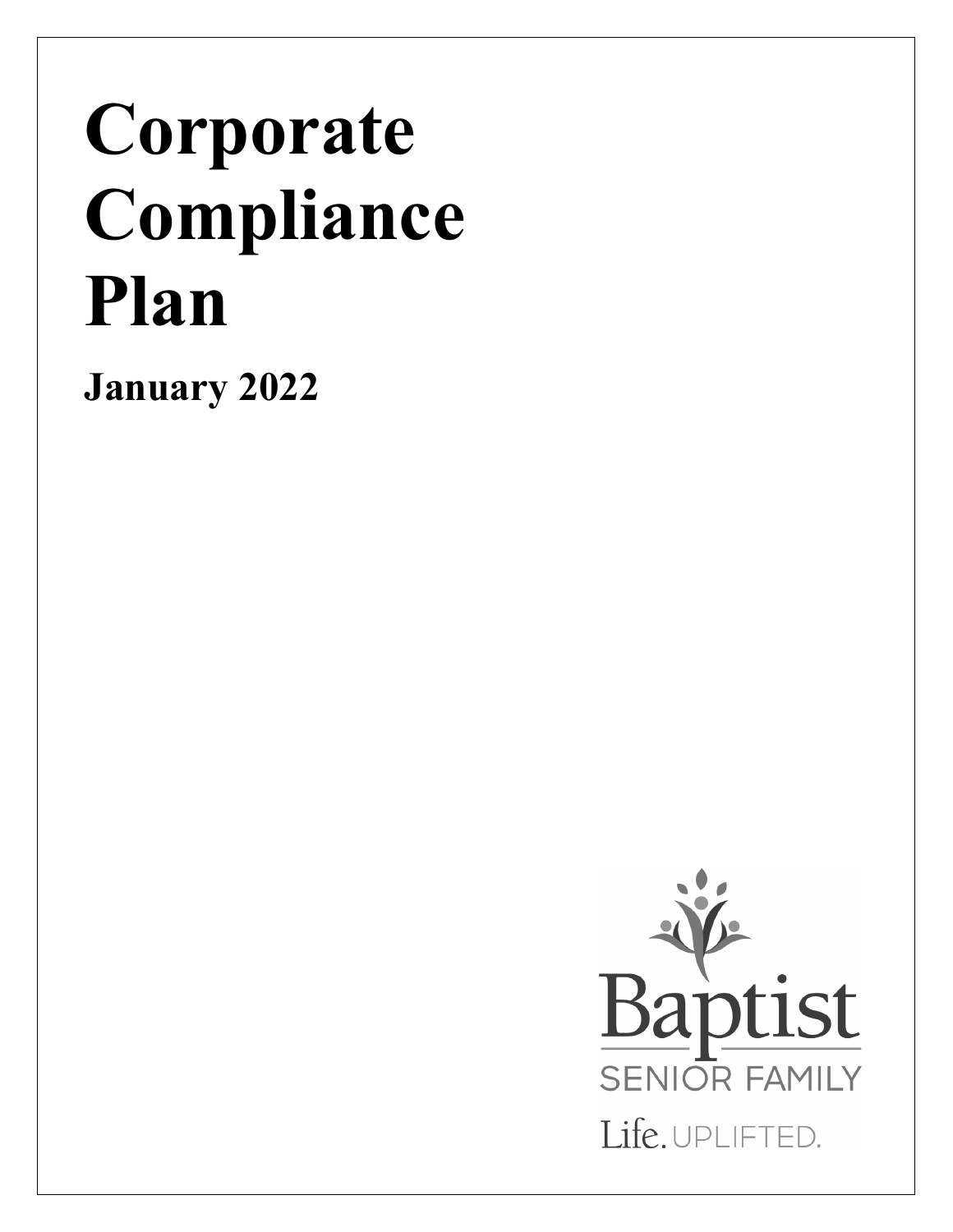# **Table of Contents**

| I.  |           |                                                                              |
|-----|-----------|------------------------------------------------------------------------------|
|     | А.        |                                                                              |
|     | <b>B.</b> |                                                                              |
| II. |           |                                                                              |
|     | A.        |                                                                              |
|     | <b>B.</b> |                                                                              |
|     |           | 1.<br>2.                                                                     |
|     |           | 3.                                                                           |
|     |           | $\overline{4}$ .                                                             |
|     |           | Contacts from Government or Other External Auditors4<br>5.                   |
|     |           | 6.<br>7.                                                                     |
|     |           | 8.                                                                           |
|     | C.        |                                                                              |
|     |           | 1.                                                                           |
|     |           | 2.                                                                           |
|     |           | 3.                                                                           |
|     |           | $\overline{4}$ .                                                             |
|     | D.        |                                                                              |
|     | E.        |                                                                              |
|     |           | 1.<br>2.                                                                     |
|     | F.        |                                                                              |
|     |           | 1.<br>2.<br>Compliance as an Element of Performance Evaluation10<br>3.<br>4. |
|     |           |                                                                              |

| Ш. |  |
|----|--|
|----|--|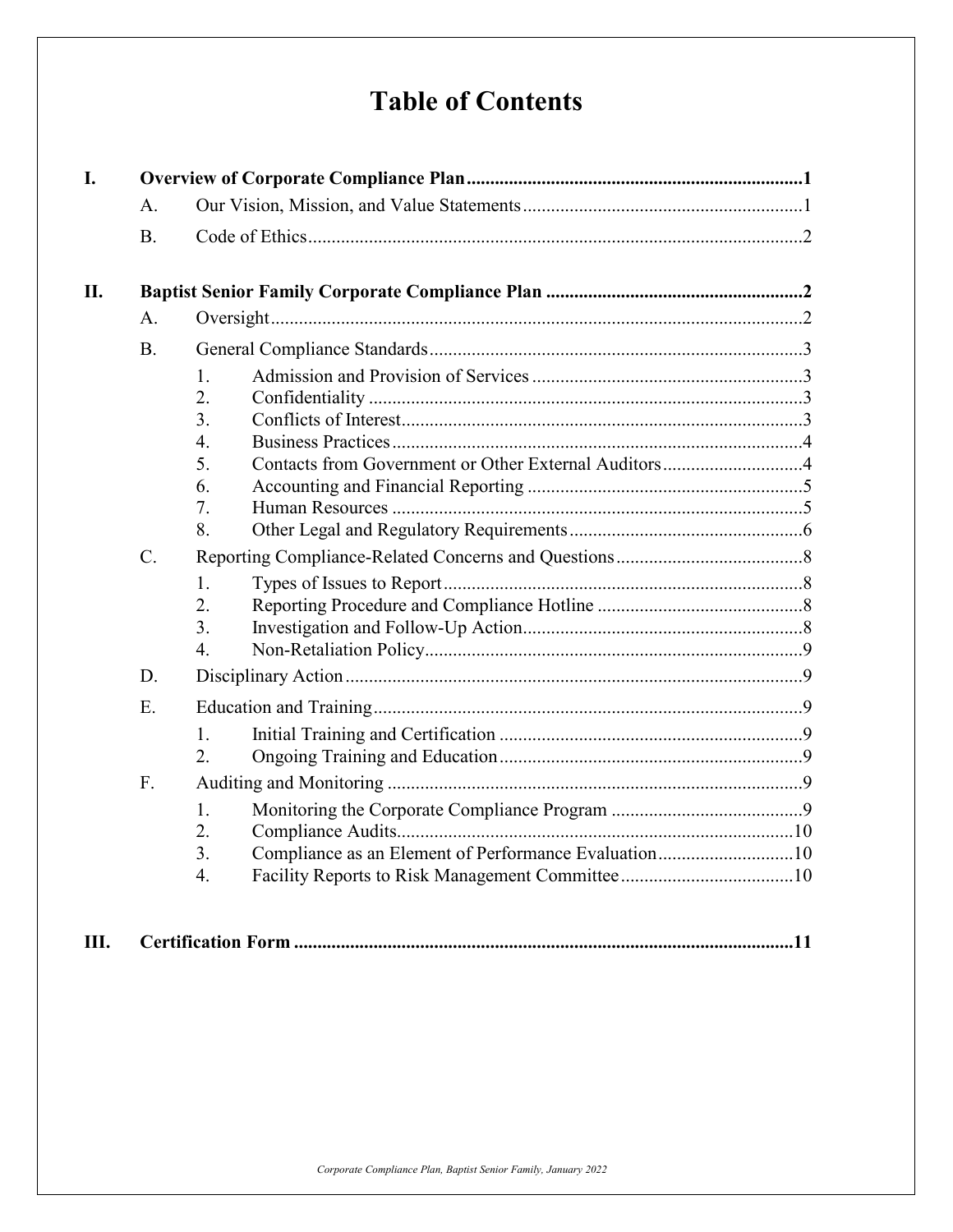# <span id="page-2-0"></span>**I. Overview of Corporate Compliance Plan**

Our corporate compliance plan reflects the commitment of Baptist Senior Family to comply with the laws and regulations that apply to our business, and to promote the highest standards of ethics and quality of care in the conduct of that business. Baptist Senior Family (the Organization) includes Baptist Homes Society (Baptist Homes, Providence Point), Baptist Homes Foundation, Baptist Management Services, Providence Home Care and Providence at Home as well as any subsidiaries and/or affiliates that may be added in the future.

Our corporate compliance plan includes, but is not limited to, the requirements of the Centers for Medicare and Medicaid Services (CMS), the Pennsylvania Department of Health, the Pennsylvania Department of Human Services, the Department of Housing and Urban Development (HUD), the Health Insurance Portability and Accountability Act of 1996 (HIPAA), the Patient Protection and Affordable Care Act of 2010 and the Elder Justice Act. It also addresses the Organization's Code of Ethics, which is established by the Baptist Senior Services Board of Directors.

We hold all staff, Board members, physicians, contractors, volunteers and vendors responsible for conducting themselves in accord with the standards of our compliance plan, and require anyone who has concerns or questions regarding ethical or compliance issues to immediately contact his/her Supervisor, Department Director, Executive Director, President & CEO, or the Corporate Compliance Officer in person or to an outside company via the compliance hotline at (855) 222-4953, email or text to [reports@lighthouse-services.com](mailto:reports@lighthouse-services.com) or fax to (215) 689-3885. Submissions must include organization name. The Organization makes every effort to maintain, within the limits of the law, the confidentiality of the identity of any individual who reports possible misconduct, and will not tolerate any form of retaliation, retribution, sanctions, or discipline for anyone who enters a good faith report of a possible violation.

Conduct in violation of the standards of our corporate compliance plan will result in consequences up to and including termination of the employment or business relationship.

#### <span id="page-2-1"></span>**A. Our Vision, Mission, and Value Statements**

#### **Vision:**

Seniors in our communities will experience the most fulfilling life possible.

#### **Mission:**

To provide the highest quality of living for all those we serve, while uplifting one person at a time.

#### **Value Statements:**

*Faith:* Rooted in our heritage, we are called to express Christian love for all, to be a witness to God's love, to be responsible members of our community, and good stewards of all the resources which have been entrusted to us.

*Benevolence:* Combining sound fiscal management with the highest quality of services, we offer as many of our services to those in financial need as is consistent with prudent stewardship.

*Service:* We are called to excellence in our service. We believe in growth which responds to current needs, anticipates the challenges of the future, and enhances the basic values and character of our ministry. Every person who is a part of our family, including residents, employees, families, volunteers, and visitors, is to be treated in a loving, respectful manner consistent with our Christian teachings about the special value of each individual. We strive to foster self-esteem and integrity among all members of our family.

*Ethics:* Our high regard for Christian ethical behavior is to be reflected throughout the Organization including relationships with residents, their families, employees, communities, and those with whom we do business.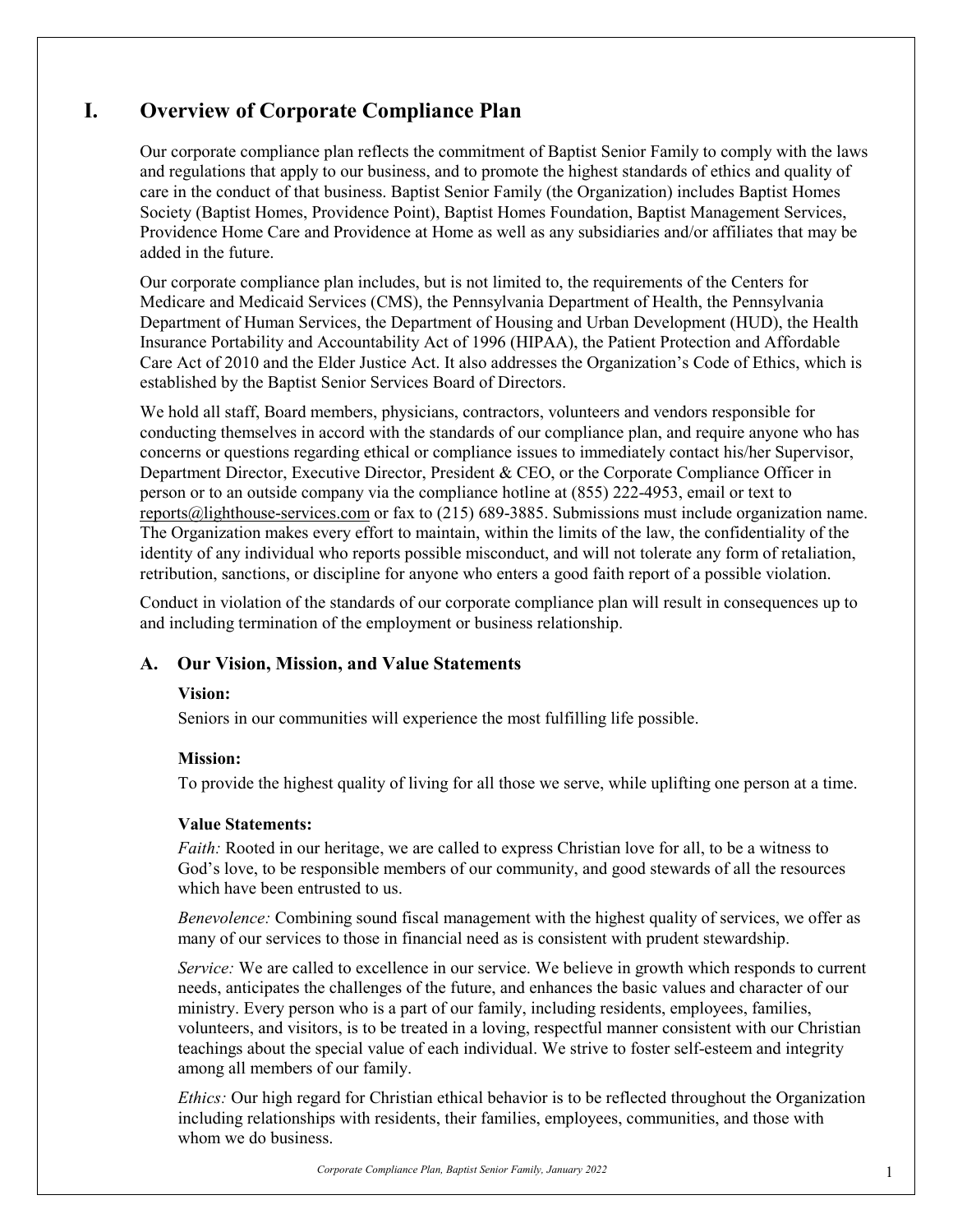*Wellness:* We affirm the right of all individuals in our communities to achieve their highest level of well-being in mind, body and spirit. We are committed to providing an environment that encourages and supports the components of wellness: physical, emotional, spiritual, social, intellectual, and community.

#### <span id="page-3-0"></span>**B. Code of Ethics**

Our Organization's Code of Ethics emphasizes the fundamental standards expected of our staff members and business partners which is outlined in greater detail throughout this compliance plan, in the Employee Handbook, and in Human Resources Policy 127:

- *Treat Residents and Each Other with Respect, Dignity and Courtesy.*
- *Provide Quality Care and Services*.
- *Report Suspected Misconduct.*
- *Maintain Confidentiality.*
- *Avoid Conflicts of Interest*.
- *Observe Ethical Business Practices.*
- *Maintain Appropriate Relationships with Residents.*
- *Safeguard Funds and Resources.*

## <span id="page-3-2"></span><span id="page-3-1"></span>**II. Baptist Senior Family Corporate Compliance Plan**

#### **A. Oversight**

The Organization's Board of Directors and the President & CEO oversee the implementation of the corporate compliance program, and make reasonable efforts to assure that appropriate financial and human resources are available to support the program on an ongoing basis.

The Organization's Risk Management Committee implements written compliance-related policies and procedures, and conducts periodic reviews of compliance-related issues. Detailed compliance related policies are 103, 114, and 118 of the Organization's Corporate Policy and Procedure Manual. The Risk Management Committee is comprised of, but not limited to, individuals in the following positions: President & CEO, Executive Director (of all communities), Compliance Officer, Chief Financial Officer, Director of Human Resources, Director of Marketing and Public Relations, Board representation; Director of Community Operations, Nursing, Independent Living, and Personal Care (of all communities), and insurance broker representative(s). The Risk Management Committee meets quarterly.

Through its Quality Assurance Performance Improvement (QAPI) process, the Organization conducts monthly audits which are reviewed quarterly. Specific key indicators, which reflect a number of these audits, are reported to the Board of Directors quarterly.

The Corporate Compliance Officer monitors the compliance hotline, and investigates and addresses compliance-related concerns and questions.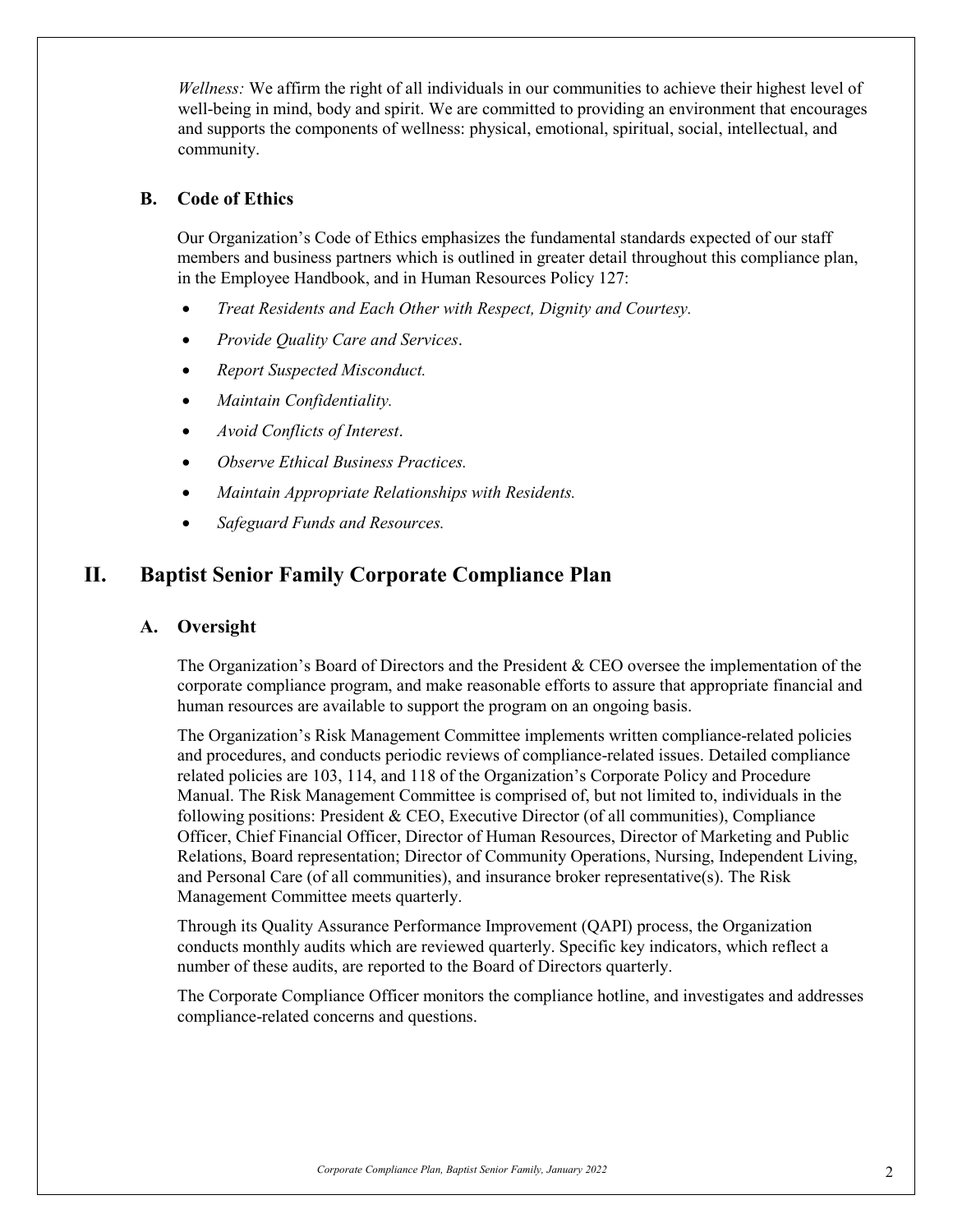### <span id="page-4-0"></span>**B. General Compliance Standards**

The Organization is committed to complying with **all** applicable laws and regulations. The following general compliance standards are not an exhaustive list, but serve as a guideline for our operations, and identify the types of conduct that the compliance program is designed to prevent. Both the Risk Management Committee and the Corporate Compliance Officer are prepared to provide individuals with assistance in meeting the standards of our corporate compliance plan.

#### <span id="page-4-1"></span>**1. Admission and Provision of Services**

#### **Admission, Transfer, and Discharge Practices**

The Organization makes no distinction in the admission, transfer, discharge, or care of residents based on race, color, religion, disability, ancestry, national origin (including limited English proficiency), age, sex or sexual orientation. Clinical care is based on identified resident health care needs, not on payment source or economics of the Organization.

#### **Resident Freedom of Choice**

The Organization respects a resident's freedom to choose the healthcare provider of his/her choice. According to Medicare law, an individual who is entitled to benefits may obtain healthcare services from any institution, agency, or person which is qualified to participate in the Medicare program and which chooses to provide the services. Examples include, but are not limited to, hospitals, hospice services, and attending physicians.

#### **Resident Rights**

The Organization provides each resident a written statement of resident rights, facility charges, and as applicable, a clear explanation of care. All residents are treated in a manner that preserves their dignity, autonomy, self-esteem, civil rights, and involvement in their own care. Residents may select advance directives, including living wills and durable powers of attorney, which are honored to the extent permitted by law and within the capabilities of the Organization.

#### **Quality Care and Services**

The Organization employs or contracts only with those persons who have proper credentials and experience, conform to the standards of their respective professions, and exercise sound judgment in the performance of their duties.

#### <span id="page-4-2"></span>**2. Confidentiality**

A resident's medical, financial, or other personal information is not disclosed to anyone except as permitted by law or with the resident's permission. Electronic transmission of claims for payment, assessment information, and other data are completed in accordance with all applicable legal guidelines.

Staff members have an obligation to maintain the confidentiality of salary, benefit, and other personal information related to staff members and to prevent the release of this information beyond those individuals who may need it to fulfill their job responsibilities. The Organization maintains personnel files, payroll information, disciplinary matters, and other personal information in a manner designed to ensure confidentiality.

Information concerning the Organization's business dealings and practices, business records, trade secrets, strategic initiatives, etc. is proprietary information and is not shared with others outside the Organization, except as required by law or the terms of a business relationship approved by the President & CEO.

#### <span id="page-4-3"></span>**3. Conflicts of Interest**

A conflict of interest generally exists when a staff or Board member's personal interests or activities could influence judgment in the performance of duties for Baptist Senior Family. Staff and Board members may not use their positions to profit personally, or to assist others in profiting, at the expense of the Organization.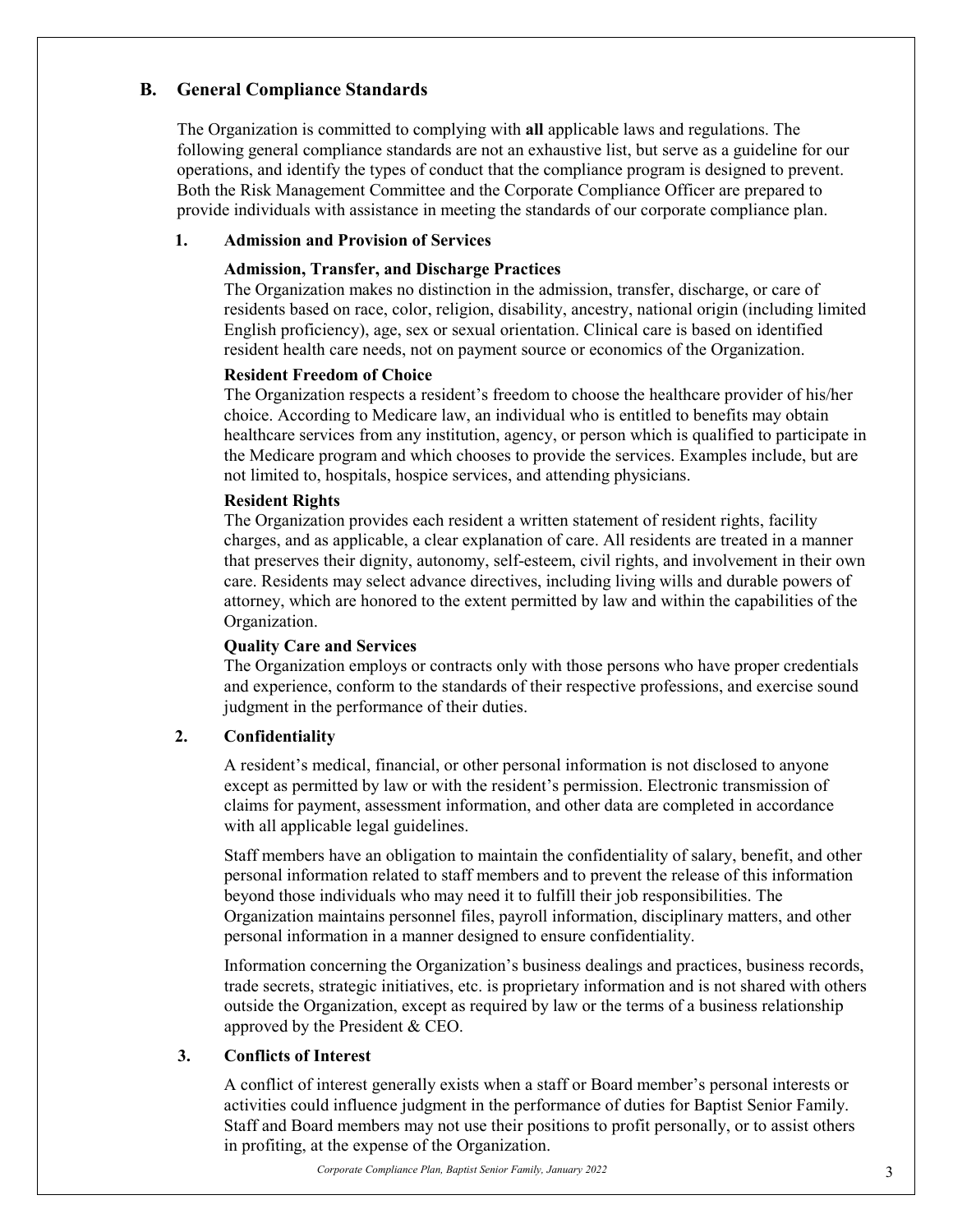#### <span id="page-5-0"></span>**4. Business Practices**

Business transactions between the Organization and its vendors, contractors, or other third parties are conducted in a fair and impartial manner. Staff and Board members accurately represent the Organization, and do not engage in any activity or scheme intended to defraud anyone of money, property, or services.

*Tips and Gifts:* No Baptist Senior Family staff member may request or accept tips or gifts from residents, families, visitors, or vendors. Gifts that can be shared with others, such as food, may be accepted if they are made available for other staff members to enjoy. Acceptance of meals, or other entertainment for the purpose of meeting to discuss business matters, is permissible if the meal or entertainment is not of more than nominal value. Gifts of money are prohibited regardless of the amount.

*Fundraising:* The "Anti-Kickback Statute," prohibits accepting a gift or donation which is intended, or implied, as a kickback and/or incentive for business or services. There is no prohibition against the offer, or acceptance, of a gift or donation intended to support the charitable mission of the Organization. Acceptance of such a gift or donation from a business partner or vendor does not imply that a relationship will be preserved, result in increased business or preferential treatment, result in recommendations or referrals, or be considered in making any decisions related to the preservation of a relationship with that vendor or business partner.

*Contracts:* The Organization conducts the contract development process in accordance with established Organization policies. Staff and Board members must not disclose proprietary information about the Organization in order to further their own interests, or those of a vendor, or contractor. Staff and Board members must disclose any personal relationships or business activities with contractors that may be perceived as influencing the performance of their duties.

*Marketing:* Marketing practices are conducted with truth, fairness, and responsibility to residents, the community and the public at large. All information issued is accurate at the time of publication, and is not presented in an intentionally misleading manner. Baptist Senior Family will not purposely misrepresent its services, supply needs, or any other aspect of its business.

*Power of Attorney:* It is the policy of the Organization to enforce the regulatory prohibition that no employee, member of the Board, or anyone having a financial interest in the facility may assume power of attorney (POA) for a resident, unless for an immediate family member, or unless ordered by a court of competent jurisdiction. Immediate family member includes: spouse; birth or adoptive parent, child, or sibling; stepparent, stepbrother, or stepsister; father-in-law, mother-in-law, son-in-law, daughter-in-law, brother-in-law, or sister-in-law; grandparent or grandchild; aunt or uncle; and spouse of a grandparent or grandchild.

#### <span id="page-5-1"></span>**5. Contacts from Government or Other External Auditors**

The Organization is committed to full compliance with all state and federal laws and cooperates with all reasonable demands made in any governmental investigation of Baptist Senior Family, its employees, or agents. However, the Organization deems it essential that the legal rights of the Organization, its employees, and agents are protected. If any employee receives a subpoena, inquiry or other legal document concerning Baptist Senior Family, whether at home or in the workplace, from any governmental agency, the employee shall first notify his/her supervisor who shall then alert the Executive Director who shall alert the Corporate Compliance Officer. The Corporate Compliance Officer shall alert the President & CEO, and Baptist Homes Counsel, as soon as possible. The contacted employee may request the assistance of counsel or appropriate Baptist Senior Family personnel prior to responding to inquiries. The Organization may provide access to Counsel for such employees. However, by making Counsel or staff available, Baptist Senior Family has no intent to interfere with or deter a lawful government investigation.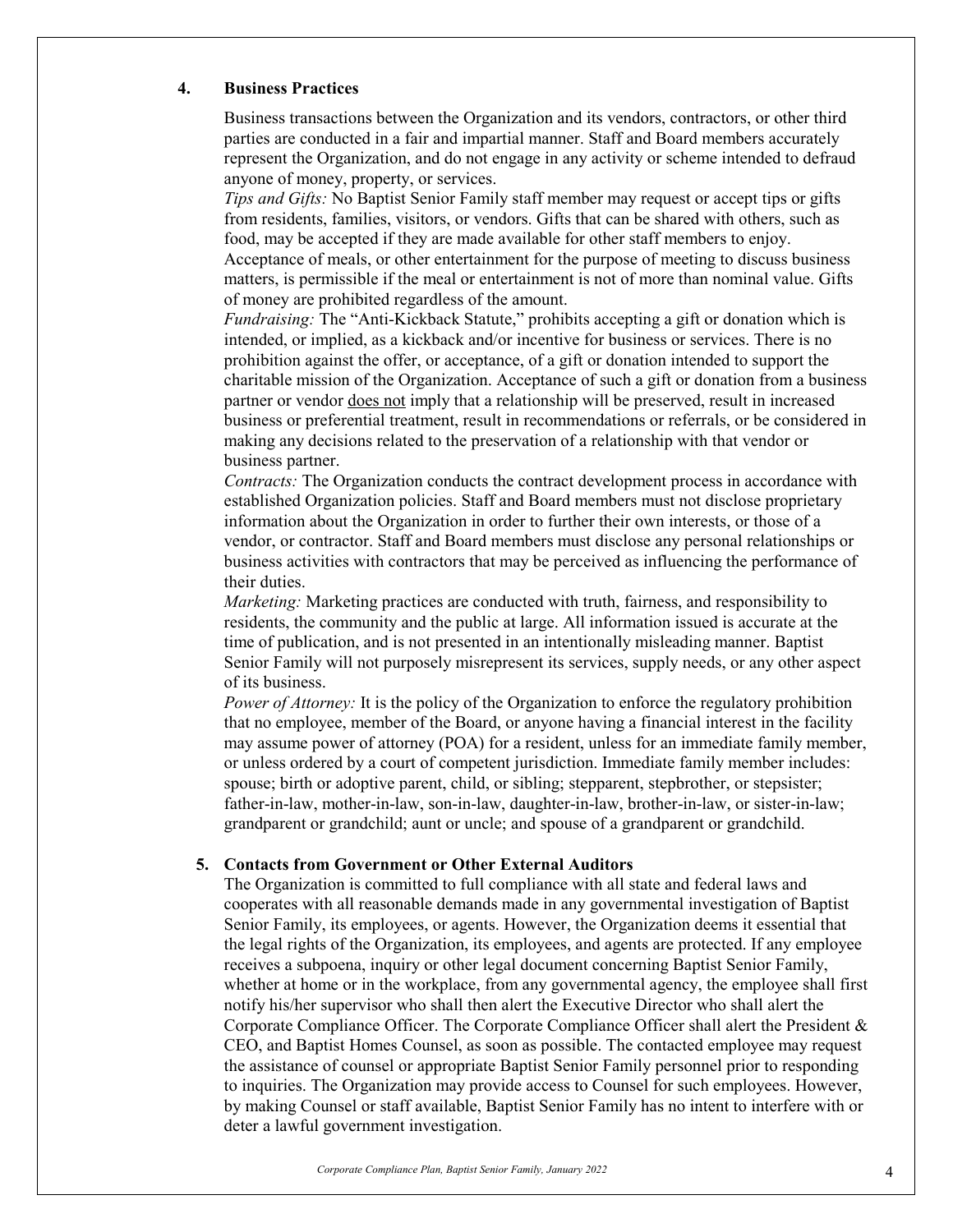#### <span id="page-6-0"></span>**6. Accounting and Financial Reporting**

#### *Accounting*

The Organization's assets and financial transactions are accurately and properly documented in accordance with generally acceptable accounting principles. Federal law requires that our books and records accurately reflect all transactions, including any payment of money, transfer of property, or furnishing of services. The Organization complies with a variety of laws regarding the retention of books, records, and documents. Staff members cooperate fully with auditors or legal counsel retained by the Organization to conduct audits or investigations pertaining to this guideline.

#### *Cost Reports*

It is the policy of the Organization to accurately record and allocate its costs in accordance with Medicare and Medicaid regulations. Medical and business documents and records are retained in accordance with the law and the Organization retention policy.

#### *Billing*

The Organization is committed to full compliance with the specific billing and coding requirements of the Medicare and Medicaid programs and other third-party payors, and outlines that procedure in its corporate compliance responsibilities policy # 118. Baptist Senior Family expects that all staff members, professionals, and contractors are familiar with these requirements, and employs oversight mechanisms for all billing services. To assure that the Organization is billing Medicare properly, the Organization periodically conducts an audit of its claims, either directly or through an outside consultant.

The Organization recognizes that current law requires health care providers to report and return identified governmental overpayments within the later of: (a) sixty (60) days after identification; or (b) the date the cost report for the fiscal period at issue is due. Baptist Senior Family shall conduct any investigation of suspected misconduct with this obligation in mind and should credible evidence of misconduct be discovered, the Corporate Compliance Officer shall confer with Counsel to discuss the method and means of complying with its governmental reporting and refund obligations.

#### <span id="page-6-1"></span>**7. Human Resources**

#### *Controlled Substances*

The use, sale, or possession of controlled substances or alcohol on Baptist Senior Family property is strictly prohibited, except as normal course of business, such as authorized sale of alcoholic beverages.

#### *Criminal Background Checks*

The Organization shall comply with the requirements of the Pennsylvania Older Adults Protective Services Act, 35 P.S. § 10225.101 et seq. ("OAPSA"), as well as the provisions of the Elder Justice Act contained within the Patient Protection and Affordable Care Act, Pub. L. 111-148, 124 Stat. 199 ("EJA"). To this end, Baptist Senior Family shall consider the nature of the offense, the circumstances surrounding the conviction, and the amount of time it has been since the offense occurred before hiring an applicant, or retaining an employee required to submit information under the OAPSA, or who has committed any of the offenses listed within the OAPSA or violated the reporting requirements of the EJA. The Organization already has policies and procedures regarding the application and hiring process to comply with the requirements of the OAPSA and the EJA, and their successor provisions. Categories of criminal offenses covered by the OAPSA include but are not limited to: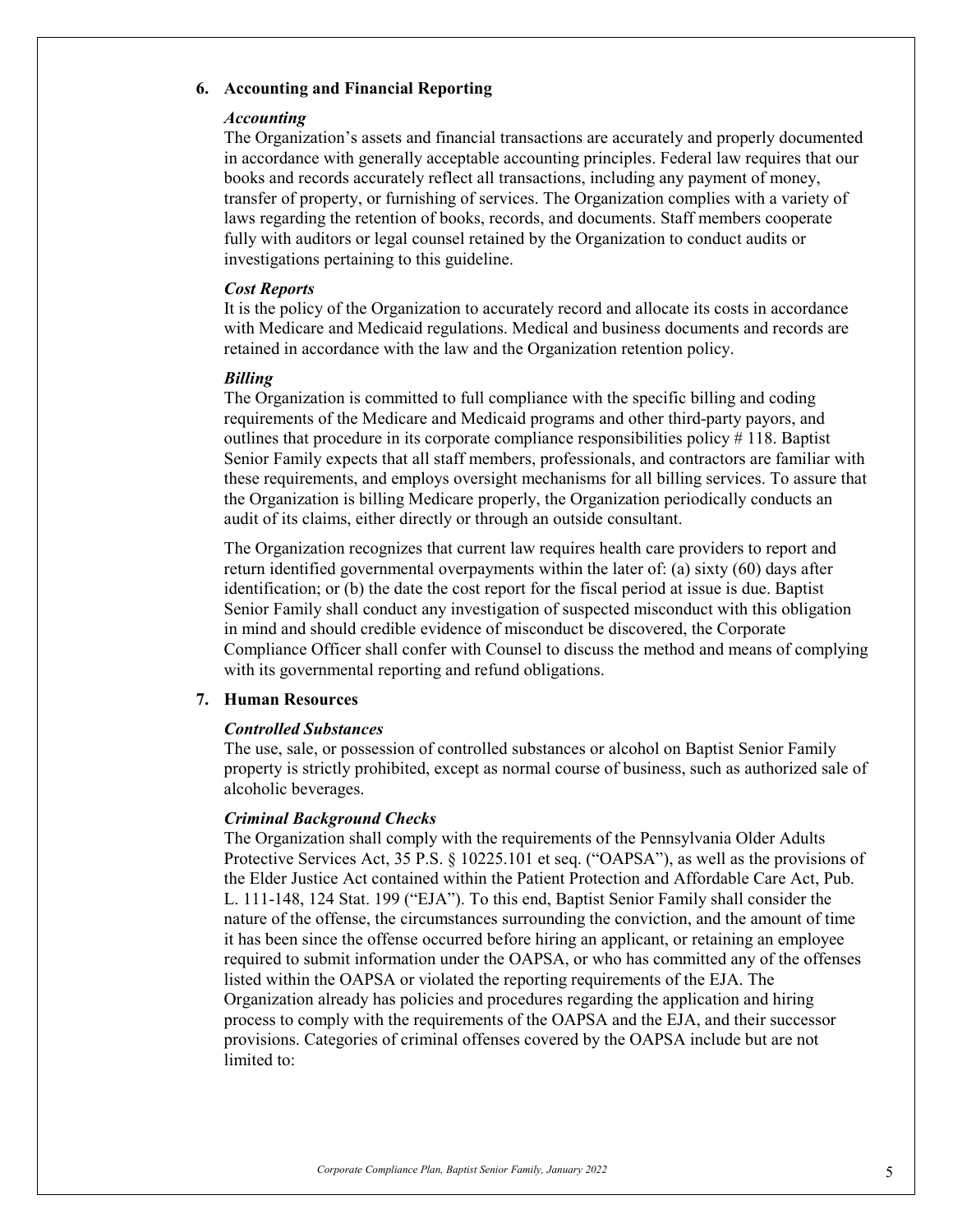- **•** Criminal Homicide
- Unlawful Restraint
- Involuntary Deviate Sexual Intercourse
- Indecent Assault
- Burglary
- Forgery
- Concealing Death of a Child Intimidation of Witnesses or Victims
- Incest
- Felony Under Controlled Substance, Drug, Device & Cosmetic Act
- Aggravated Assault
- Rape
- Sexual Assault
- Indecent Exposure
- Robbery
- Securing Execution of Documents by Deception
- Endangering Welfare of Children
- Retaliation Against Witness or Victim
- Corruption of Minors
	- Organized Retail Theft
- Kidnapping
- Statutory Sexual Assault
- Aggravated Indecent Assault
- Arson & Related Offenses
- Theft & Related Offenses
- Obscene & Other Sexual Materials and Performances
- Dealing in Infant Children
- **Prostitution & Related Offenses**
- Sexual Abuse of Children

Baptist Senior Family shall remove any person in a position of authority where there is credible evidence that the person is not willing or is unable to comply with this Plan. The Organization retains the right to discipline employees or agents who are convicted of crimes or are excluded from participation in federal programs, including immediate removal from direct responsibility or involvement in any federally funded health care program and termination of employment. Consistent with the Department of Human Service's requirements for Medical Assistance providers, the Organization will check available public sources, including, but not limited to, the Pennsylvania Medicheck List maintained by DHS and the List of Excluded Individuals/Entities maintained by the Office of the Inspector General of the Department of Health and Human Services, and www.sam.gov on a monthly basis to verify the participation/exclusion status of employees, vendors, contractors, service providers and referral sources. Baptist Senior Family shall implement procedures to remove from direct responsibility or involvement in any federally funded health care program any of the Organization's employees or agents with pending criminal charges relating to health care or proposed exclusion from participation in federally funded health care programs.

Any employee who is arrested and/or notified of charges, or convicted of any violation of the law is required to report (verbally and in writing) such arrest or conviction within five (5) calendar days to his/her Department Director and the HR Director.

#### *Occupational Health and Safety Act (OSHA)*

The Occupational Safety and Health Act (OSHA) requires employers to provide a work environment that meets certain safety and health standards. The Organization takes this responsibility seriously. The Organization provides periodic education programs addressing the requirements of OSHA and the Baptist Senior Family Safety Program. Staff members are required to comply with established facility policies and procedures designed to meet these guidelines. A staff member who identifies a known or suspected workplace hazard must report it immediately to his/her supervisor.

#### *Sexual and Other Forms of Harassment*

The Organization is committed to maintaining a professional work environment that is free from sexual and other illegal harassment, which can include harassment based on race, color, religion, sex, sexual orientation, national origin, age, disability, or any other classification protected by law. Any illegal harassment of any individual by staff, Board, physicians, contractors, and vendors is prohibited and will not be tolerated. Sexual harassment consists of both direct and indirect actions that create a hostile work environment.

#### <span id="page-7-0"></span>**8. Other Legal and Regulatory Requirements**

The Organization complies with all laws and regulations that apply to our business, and will not knowingly take action in violation of these or any other applicable laws.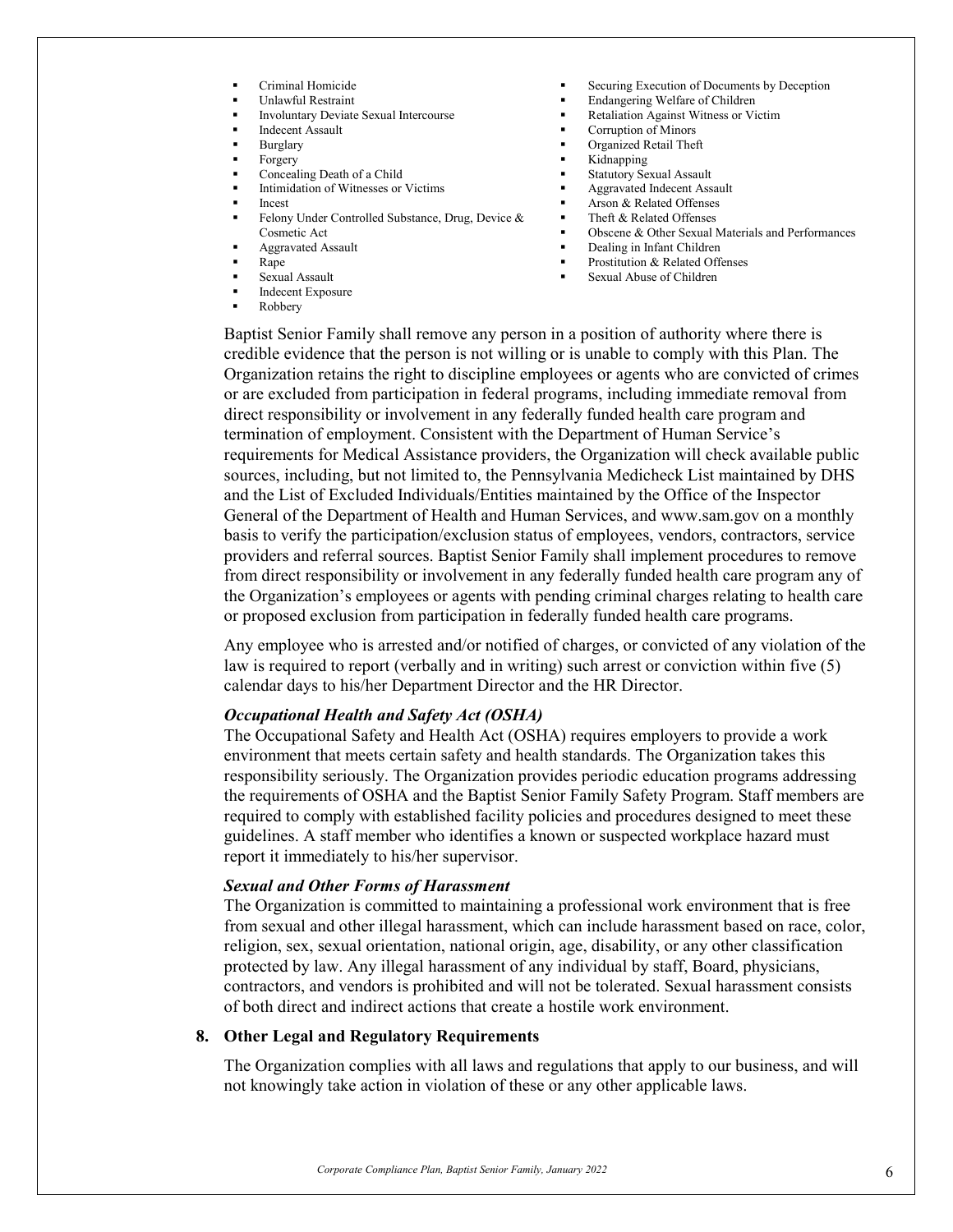#### *Political Advocacy*

The Organization encourages staff members to take an active interest in political affairs, but political activities must not be conducted on the Organization's time or premises. Staff members may not identify themselves as representatives of the Organization in any political activity or in any contact with the news media that is not sanctioned by the Organization.

Federal law strictly controls corporate involvement in the political process. For this reason, staff members are prohibited from making payments or loans, performing services, or furnishing anything of value to a political party or candidate in conjunction with their positions with the Organization.

#### *Compliance with Copyright Laws*

It is our policy to comply with copyright laws and other restrictions pertaining to the copying and dissemination of material contained in books, newsletters, and other periodicals.

The use of the computer software owned by the Organization is limited by software licensing and copyright restrictions. Unauthorized use or copying of software is strictly prohibited.

#### *Employment of or Contracting with Sanctioned Individuals*

The Organization does not employ, contract with, or accept as a member of its Board or professional staff an individual or entity who is ineligible for participation in federal healthcare programs, including Medicare and Medicaid. The Organization verifies that the individual or entity's name is not included in the database of sanctioned individuals maintained by the Office of Inspector General of the Department of Health and Human Services, the General Services Administration, or by the Department of Human Services.

#### *Non-Discrimination*

The Organization does not permit or tolerate any admission or employment decision, or other discrimination based on race, color, religion, ancestry, national origin, age, gender, sexual orientation, or marital, familial, or disability status, or status as a covered veteran, or any other legally protected group status.

#### *Referrals*

The "Anti-Kickback Statute" and the Stark Law represent federal laws which basically prohibit the offer or receipt of anything of value in exchange for a referral for a service that may be paid for by the Medicare or Medicaid programs. The Organization does not pay or accept payment from anyone (staff members, physicians, hospices, hospitals, or other healthcare providers) for referrals. Likewise, the Organization does not provide non-cash benefits (such as office space or support personnel) to any physician or other healthcare professional in exchange for referrals.

#### *False Claims Act*

The False Claims Act makes it illegal for any person to, among other things, knowingly present, or cause to be presented, to an officer or employee of the Federal government, a false or fraudulent claim for payment or approval, or make, use, or cause to be made or used, a false record or statement to get a false or fraudulent claim paid or approved by the government. This act defines knowingly to mean that a person (a) has actual knowledge of the information; (b) acts in deliberate ignorance of the truth or falsity of the information; or (c) recklessly disregards the truth or falsity of the information. False claims against the government carry both financial and criminal penalties. The Organization has implemented policies to address its billing obligations in order to avoid violation of the False Claims Act.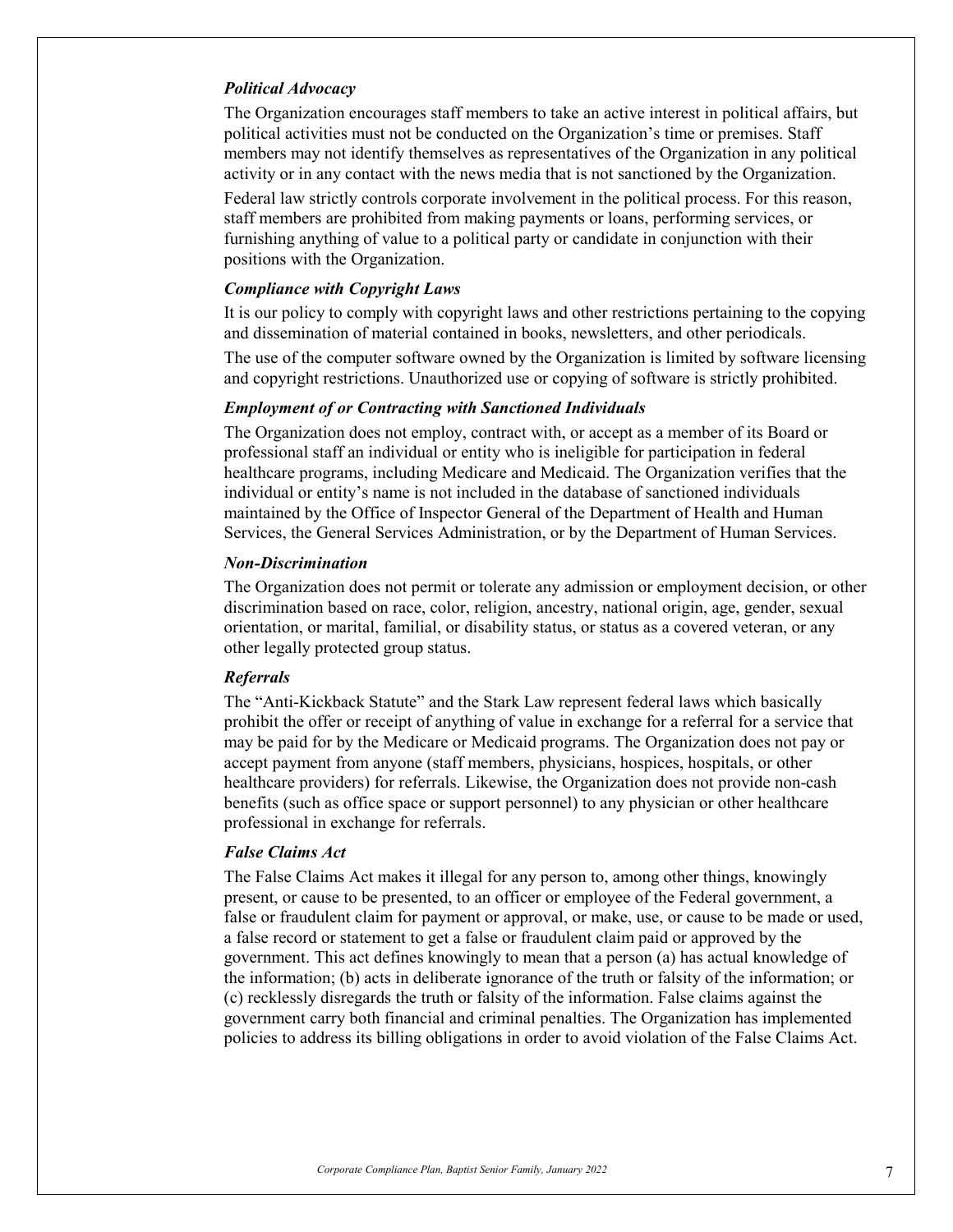#### *Program Fraud Civil Remedies Act*

The Organization understands and complies with this act which allows the Department of Health and Human Services, and other federal agencies, to impose an administrative penalty upon individuals and entities who submit a false claim or series of claims with a value of less than \$150,000.

#### *Medicaid Fraud and Abuse Control Act*

The Organization understands and complies with this act which has both civil and criminal penalties, and makes it unlawful to submit false or fraudulent claims to the Medical Assistance program. The Pennsylvania Insurance Fraud law makes it a criminal offense to knowingly submit any false, incomplete, or misleading information concerning any material fact to an insurer or self-insured.

#### <span id="page-9-1"></span><span id="page-9-0"></span>**C. Reporting Compliance-Related Concerns and Questions**

#### **1. Types of Issues to Report**

The Organization requires staff members, Board members, physicians, contractors, volunteers and vendors to report any known or suspected violations of the law, Code of Ethics, or related policies and procedures. Examples of compliance-related concerns, while not inclusive, can include:

- Known or suspected violations of legal or regulatory requirements, Baptist Senior Family's Code of Ethics, or organizational policies and procedures;
- The loss or suspension of a staff member or contractor's clinical or professional license;
- A staff or Board member, contractor, or vendor receiving notice of exclusion from participation in the Medicare or Medicaid programs;
- A staff member's arrest and/or notification of charges, or conviction for violating any law (excluding minor traffic citations).
- Suspected abuse or neglect of a Baptist Senior Family resident, or a reasonable suspicion that a crime has been committed against such resident.

#### <span id="page-9-2"></span>**2. Reporting Procedure and Compliance Hotline**

Concerns can be reported in person to a Supervisor, Department Director, Executive Director, President & CEO, or Corporate Compliance Officer or to an outside company via the confidential compliance hotline telephone number (855) 222-4953, e-mail or text to [reports@lighthouse-services.com](mailto:reports@lighthouse-services.com) or fax to (215) 689-3885. Submissions must include company name. The Corporate Compliance Officer is notified when a report is made. Any reports to the hotline can be made anonymously, although that could, in some cases, limit our ability to conduct a thorough investigation of the concern.

#### <span id="page-9-3"></span>**3. Investigation and Follow-Up Action**

All reports of compliance concerns or questions are promptly documented, reviewed, and investigated by the Compliance Officer, or designee in accordance with Organization policy. The Compliance Officer will involve the President & CEO, Risk Management Committee, Board of Directors, and/or legal counsel, as appropriate, to achieve a satisfactory resolution, including implementing corrective action when indicated. The Organization will respond appropriately to any legal or regulatory violation and will take action to prevent future occurrences of the violation. The Organization's employees and agents shall cooperate fully with any investigation undertaken by the Compliance Officer, the designee and/or legal counsel.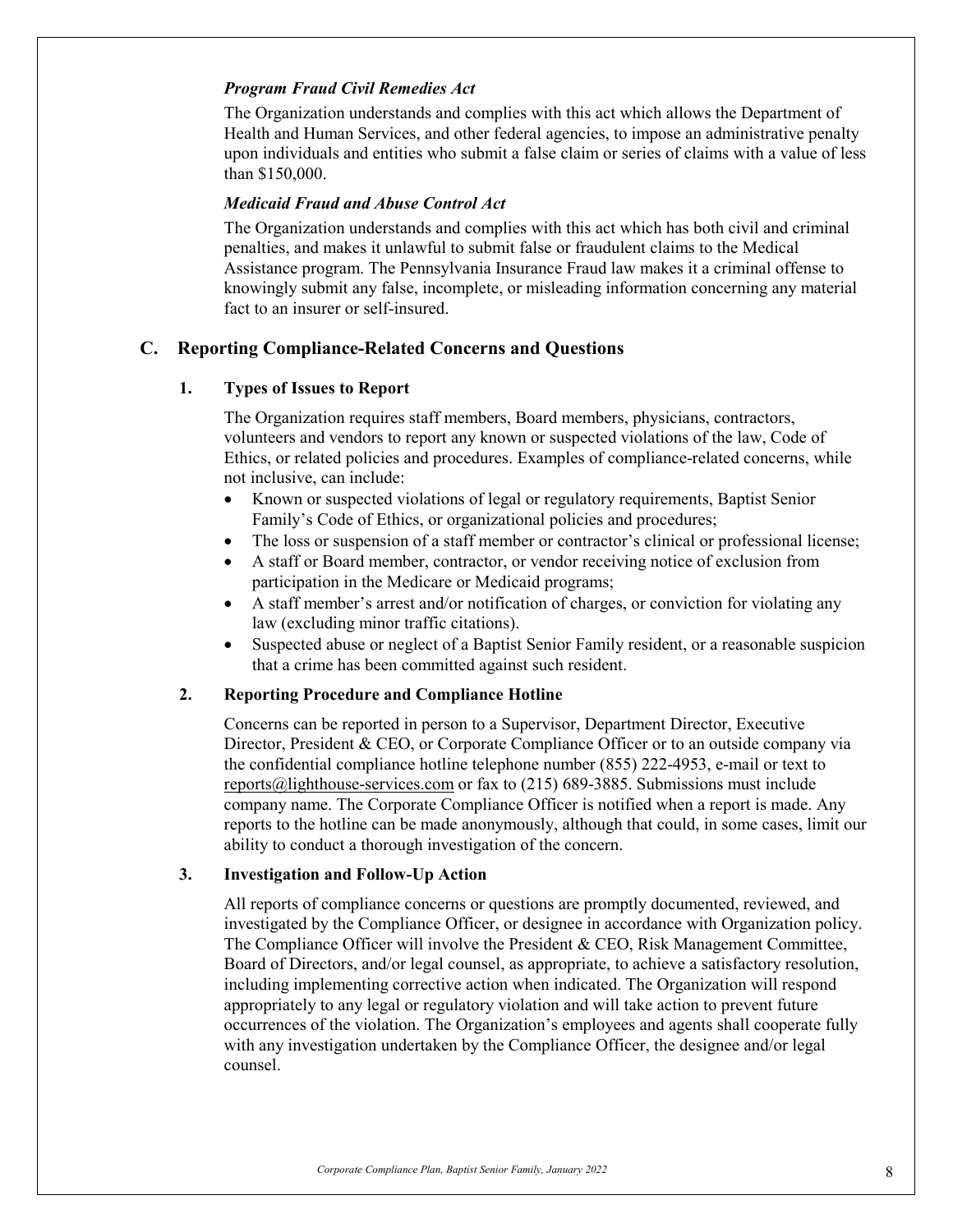#### <span id="page-10-0"></span>**4. Non-Retaliation Policy**

Open communication is essential to the success of the compliance program. The Organization will not enact, permit, or tolerate any form of retaliation against any individual who reports a compliance-related concern or question. A staff member who is involved in wrongdoing and reports it may be subject to disciplinary action for his/her own wrongdoing, although his/her forthrightness will be taken into consideration as the matter is investigated.

#### <span id="page-10-1"></span>**D. Disciplinary Action**

Baptist Senior Family's staff members, Board members, physicians, contractors, volunteers and vendors are responsible for reporting known or suspected violations of the standard and for cooperating with compliance investigations. Failure to do so results in disciplinary action up to and including termination of the employment or business relationship, depending on the circumstances of a particular violation.

Any Organization employee accused of misconduct is given notice of the allegations, and the opportunity to respond to those allegations. Disciplinary action, as appropriate, is taken on a fair and equitable basis. An individual who deliberately makes a false accusation with the purpose of harming or retaliating against a colleague is subject to disciplinary action.

#### <span id="page-10-3"></span><span id="page-10-2"></span>**E. Education and Training**

#### **1. Initial Training and Certification**

All staff members are trained on the requirements of the compliance program at the time of hire. Staff members are required to acknowledge, in writing, that adherence to program requirements (as well as periodic revisions or updates) is a condition of their continued employment with the Organization. All Board members, physicians, contractors, and vendors receive or have access to a copy of the corporate compliance plan, and related revisions and education, as appropriate.

#### <span id="page-10-4"></span>**2. Ongoing Training and Education**

Departmental and facility-wide education which addresses the requirements of the compliance program and key areas of legal and regulatory compliance is provided on an ongoing basis, and participation is documented. Education is provided via in-service programs, written articles, attendance at an outside educational seminar, or other means. Emphasis is given to education and training for staff who are responsible for key compliance areas including resident care, coding, billing, marketing, and admissions.

The Risk Management Committee ensures that Baptist Senior Family has copies of the regulations and laws which apply to the Organization. Executive Leadership is responsible for sharing information about new legal and regulatory requirements with Department Directors.

Department Directors are responsible for educating staff within their departments about Baptist Senior Family's Code of Ethics, compliance program guidelines, legal and regulatory requirements, and policies and procedures that apply to their particular job responsibilities.

#### <span id="page-10-6"></span><span id="page-10-5"></span>**F. Auditing and Monitoring**

#### **1. Monitoring the Corporate Compliance Program**

The Organization's Quality Assurance Performance Improvement (QAPI) program regularly monitors and reviews all legal requirements related to Organization operations. The Corporate Compliance Officer and the Risk Management Committee monitor the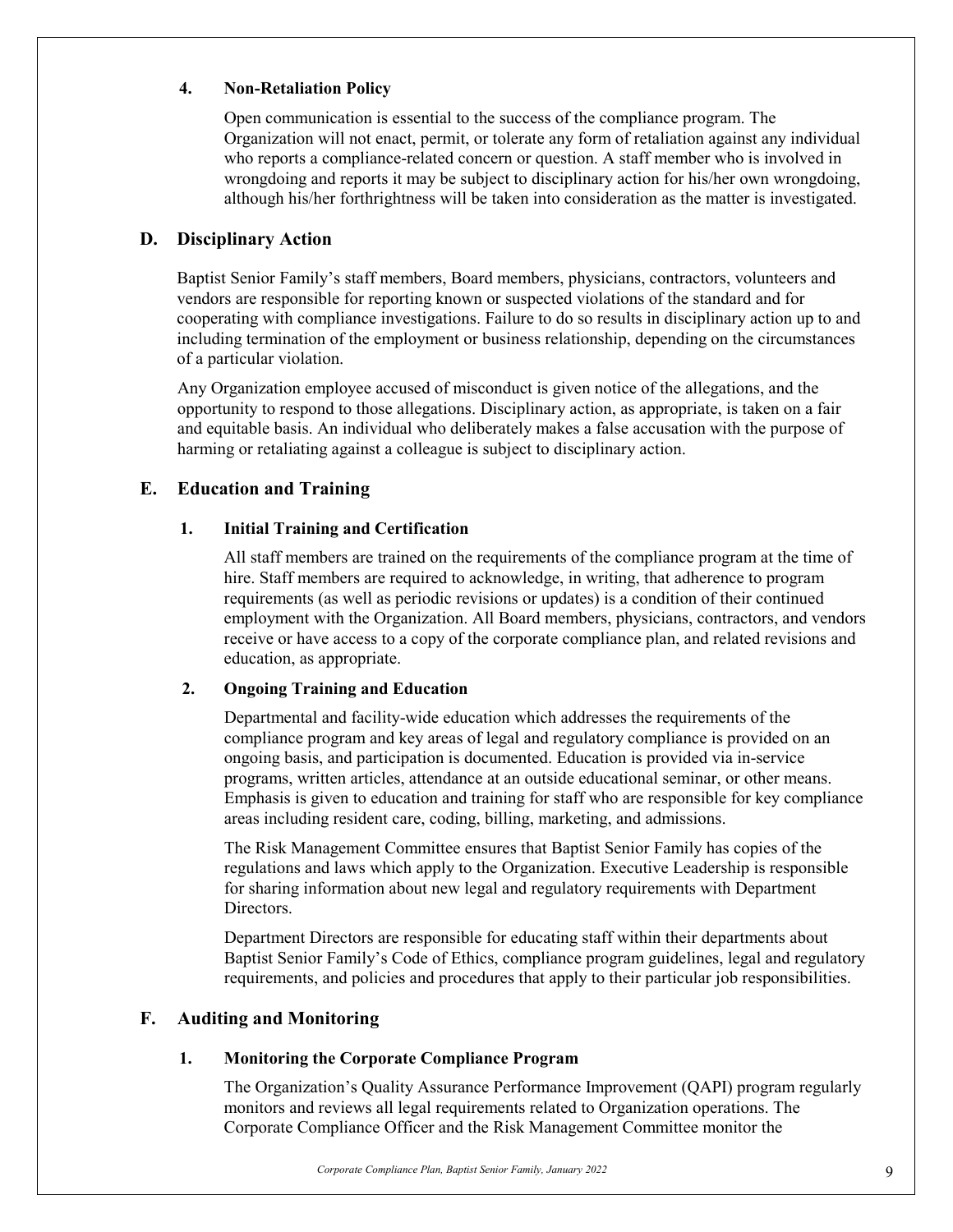implementation of the compliance program, and through the QAPI process, provide regular progress reports to senior management and the Board of Directors.

#### <span id="page-11-0"></span>**2. Compliance Audits**

Auditing systems designed to prevent problems and monitor compliance in key legal and regulatory areas are an important element of an effective compliance program. Compliance audits include, but are not limited to, the Organization's QAPI program, PEPPER Reports, mock surveys, Organization policies and procedures, CMS Quality Indicator Reports, new employee competency evaluations, billing, and audits conducted by external consultants to evaluate regulatory and legal compliance or other elements of the compliance program.

#### <span id="page-11-1"></span>**3. Compliance as an Element of Performance Evaluation**

All Baptist Senior Family staff members will adhere to legal and regulatory requirements and the requirements of the Organization's compliance program. Compliance with these requirements is evaluated in conjunction with the performance appraisal for each staff member. Additionally, Department Directors and other managers will communicate legal, regulatory, and compliance program requirements to the staff in their departments, and provide related training to reinforce understanding. Performance appraisals for Department Directors and managers include evaluation of their performance in these areas.

#### **4. Facility Reports to Risk Management Committee**

Each of the Organization's Facilities shall submit a report to the Corporate Compliance Officer on an occurrence basis when any of the following occur:

- Areas of compliance concern as delineated in this plan and how they are being addressed.
- Any incidences of intentional or accidental compliance-related misconduct within the Facility.
- Training of the Organization's employees in Facility-specific compliance issues.
- Any compliance-related disciplinary action taken against Baptist Senior Family employees within the Facility.
- Any other matter dealing with compliance issues within the Facility.